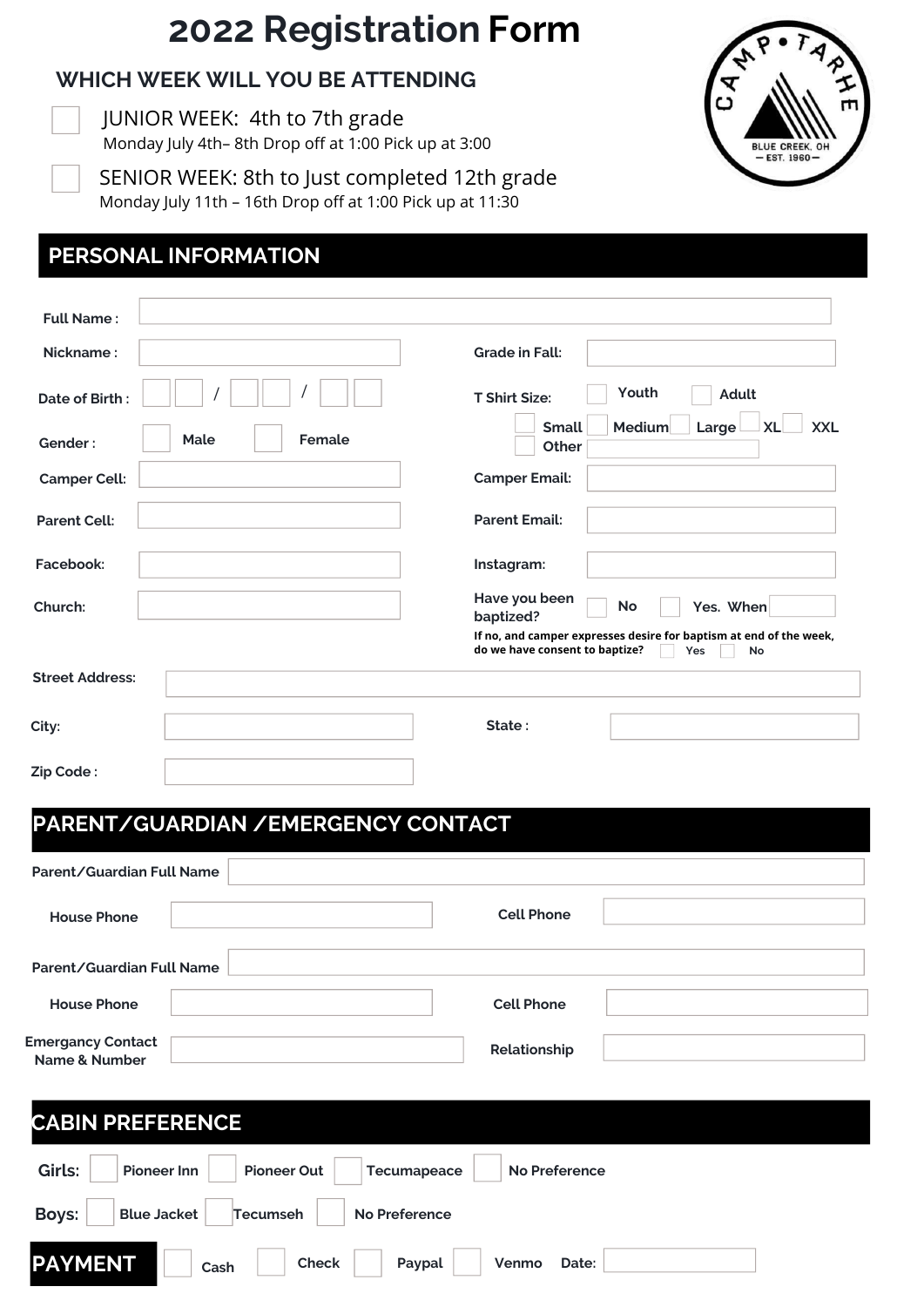| PERSONAL MEDICAL INFORMATION                                                              |                                                          |  |  |  |
|-------------------------------------------------------------------------------------------|----------------------------------------------------------|--|--|--|
| Check all that apply:                                                                     |                                                          |  |  |  |
| <b>Diabetes</b><br><b>Seizures</b><br><b>Heart Conditions</b>                             | Asthma<br><b>Allergies</b>                               |  |  |  |
| <b>Chronic</b><br><b>Dietary</b><br>Sleepwalking<br><b>Illness</b><br><b>Restrictions</b> | <b>Behavior</b><br><b>Bed Wetting</b><br><b>Problems</b> |  |  |  |
| <b>Other</b>                                                                              |                                                          |  |  |  |

**Please provide details for any checked items above or other information you need us to know about:**

| Camper is up to date on immunizations, booster and tetanus<br>Yes<br><b>No</b><br>$ $ Yes<br>Camper received COVID-19 Vaccine<br><b>No</b>                           |
|----------------------------------------------------------------------------------------------------------------------------------------------------------------------|
| Camper will be bringing medication with them $\vert \vert$ Yes<br><b>No</b><br>Please bring medications in original containers, list of medicine, dosages and times. |

All medicine MUST be turned in at registration to designatied staff member.

# PHYSICIAN & INSURANCE

| <b>Physician Name</b>  |  |
|------------------------|--|
|                        |  |
| <b>Phone Number</b>    |  |
|                        |  |
|                        |  |
|                        |  |
| <b>Insuran Company</b> |  |
|                        |  |
| <b>Policy Number</b>   |  |
|                        |  |
|                        |  |
| Who holds              |  |
| insurance              |  |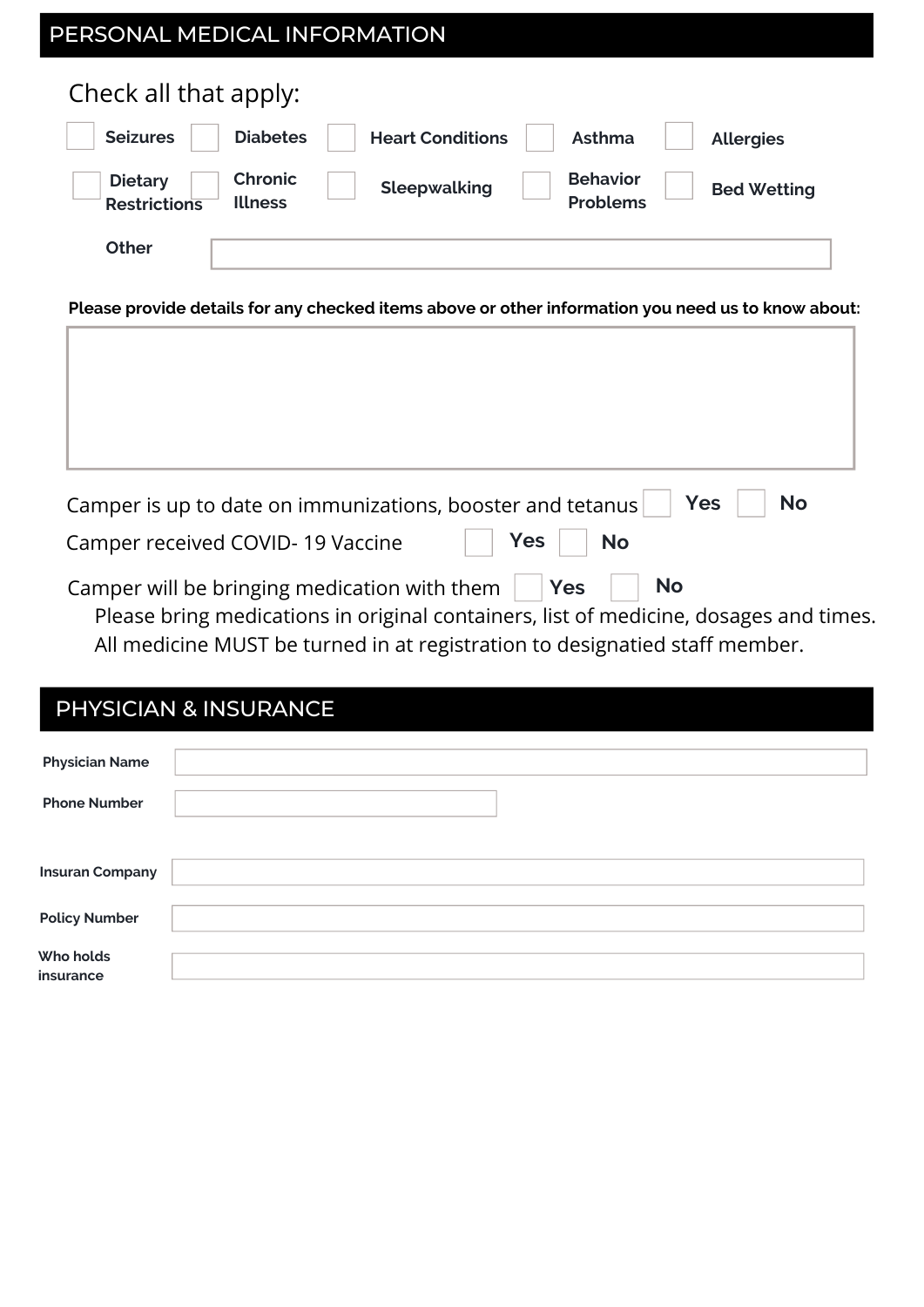## CODE OF ETHICS

#### **It should be understood that at a Christian Service Camp, Christian conduct shall govern all activities. Here are a few guidelines noted to avoid any misunderstanding.**

- Every person (camper, faculty, and staff) is expected to live up to the camp schedule.
- Permission to leave the camp grounds must be secured with the director of the week.
- The following behaviors will result in dismissal from the camp:
	- Hazing or hitting other campers or staff
	- Continued disrespect to campers, faculty, or staff
	- Failure to respond to the authority of camp staff Stealing or pilfering through others' belongings
	- Consistently failing to follow the camp dress code
- Decency and modesty in dress must prevail at all times. This applies to length, tightness, and transparency of clothing. Please do not bring or wear the following:
	- o Short shorts, Cutoff shirts with large openings, short dresses, tank tops with straps thinner than 2 fingers, see through tops or 2-piece bathing suits without a coverup. The world's standards are not always high enough for Christians. Parents are responsible for seeing that their children bring clothing that will not dishonor Christ. The camp staff will be the final authority. A good idea is—if in doubt, leave it at home!
- Campers who destroy camp property (buildings, equipment, vehicles, grounds, etc.) will be responsible for the cost of repair or replacement. Please—no writing on walls, tables, bunks, benches, etc.
- The use of tobacco, vape pens, alcohol, energy drinks, undesirable language, nonprescription drugs, weapons, firearms, fireworks, and anything that are handicaps to Christian growth are prohibited at the camp. For the safety of all campers, camp staff reserves the right to search personal belongings.
- Cell phones and all electronics are not recommended. Camp Tarhe is not responsible for damaged or missing items, you bring these items at your own risk.
- Automobiles driven to camp by campers must be parked and locked, and remain that way throughout the week.
- All illnesses and injuries are to be reported to the appropriate staff member(s) immediately. Sick children are not to be brought to camp.
- Parents, please be prompt in picking up your camper. Early departure is not recommended.

#### **I have read and fully understand the guidelines listed above. If the camper fails to abide by the guidelines stated, disciplinary action will occur and may include dismissal from the camp program.**

| <b>Camper Name &amp; Signature</b> |  |
|------------------------------------|--|
| <b>Parent Name &amp; Signature</b> |  |